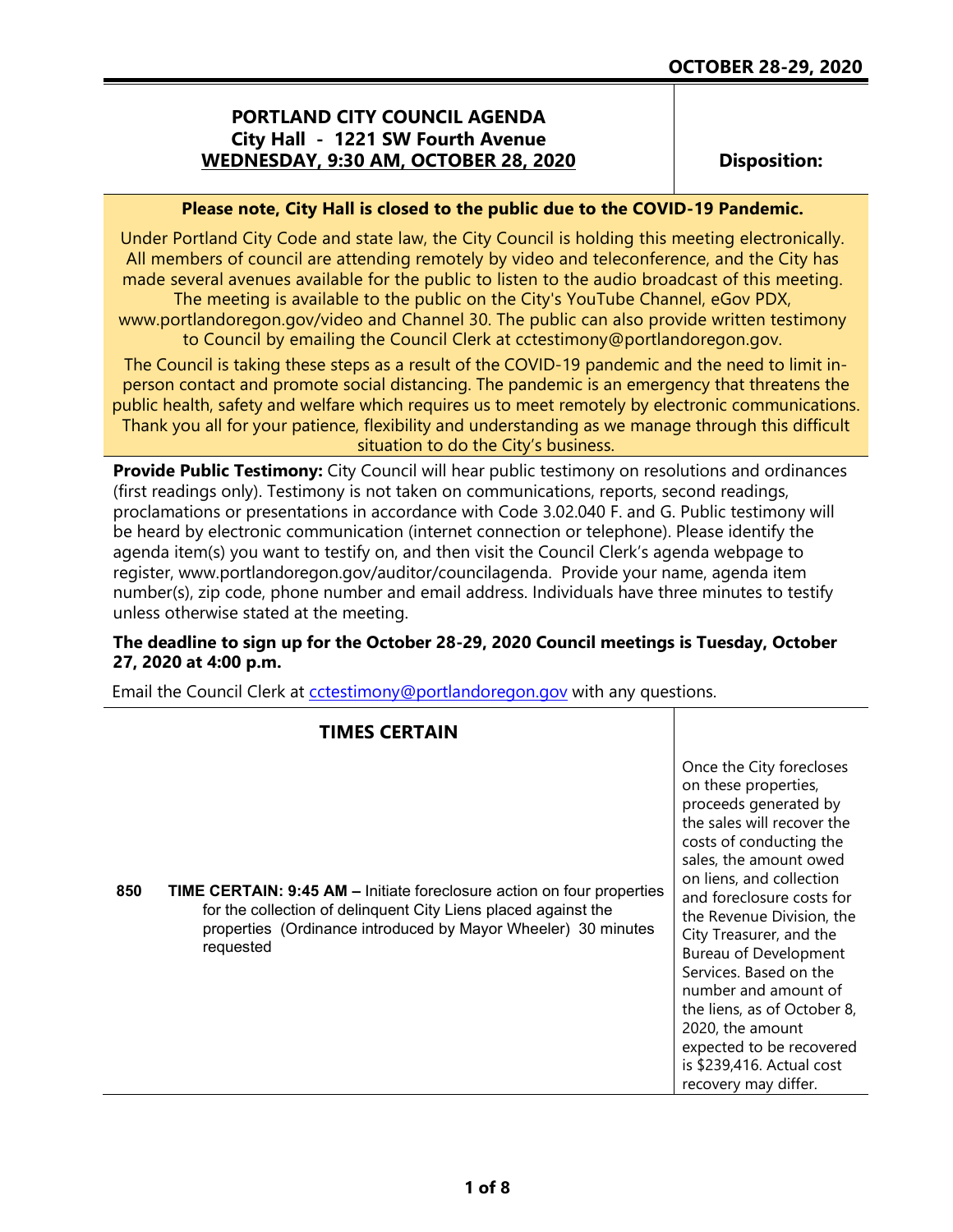| 851 | TIME CERTAIN: 10:15 AM - Proclaim October 28, 2020 to be Shrill Day<br>(Proclamation introduced by Mayor Wheeler) 15 minutes<br>requested                                                        | No fiscal impact.                                                                                                                                                                                                                                                        |
|-----|--------------------------------------------------------------------------------------------------------------------------------------------------------------------------------------------------|--------------------------------------------------------------------------------------------------------------------------------------------------------------------------------------------------------------------------------------------------------------------------|
| 852 | <b>TIME CERTAIN: 10:30 AM - Accept the Quarterly Technology</b><br>Oversight Committee Report from the Chief Administrative Officer<br>(Report introduced by Mayor Wheeler) 30 minutes requested | No fiscal impact. The<br>report summarizes the<br>status of the technology<br>projects under the<br><b>Technology Oversight</b><br>Committee's purview,<br>particularly the POPS and<br>ITS projects, and covers<br>the activity from January<br>through September 2020. |
|     | <b>CONSENT AGENDA – NO DISCUSSION</b>                                                                                                                                                            |                                                                                                                                                                                                                                                                          |
|     | <b>Mayor Ted Wheeler</b>                                                                                                                                                                         |                                                                                                                                                                                                                                                                          |
| 853 | Reappoint Sam Rodriguez to the Portland Design Commission for a<br>term to expire November 1, 2024 (Report)                                                                                      | No fiscal impact.                                                                                                                                                                                                                                                        |
| 854 | Reappoint David Widmark to the Home Forward Board of<br>Commissioners for a term to expire March 19, 2024 (Resolution)                                                                           | No fiscal impact.                                                                                                                                                                                                                                                        |
|     | <b>Commissioner Chloe Eudaly</b>                                                                                                                                                                 |                                                                                                                                                                                                                                                                          |
|     | <b>Portland Bureau of Transportation</b>                                                                                                                                                         |                                                                                                                                                                                                                                                                          |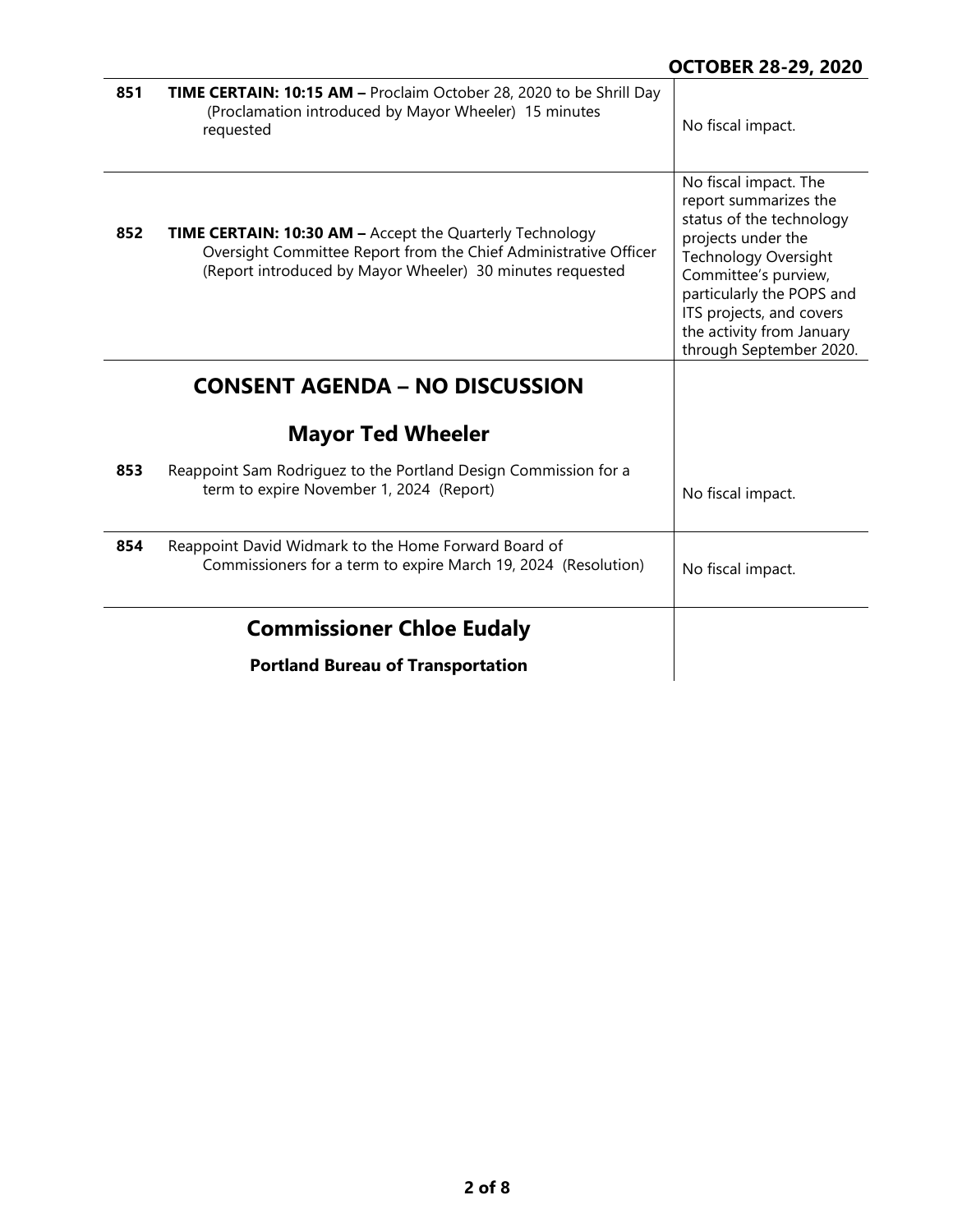|      |                                                                                                                                                                                                                                               | <b>OCTOBER 28-29, 2020</b>                                                                                                                                                                                                                                                                                                                                                                                                                                                                                                                                                                                                                                                                                                                      |
|------|-----------------------------------------------------------------------------------------------------------------------------------------------------------------------------------------------------------------------------------------------|-------------------------------------------------------------------------------------------------------------------------------------------------------------------------------------------------------------------------------------------------------------------------------------------------------------------------------------------------------------------------------------------------------------------------------------------------------------------------------------------------------------------------------------------------------------------------------------------------------------------------------------------------------------------------------------------------------------------------------------------------|
| *855 | Accept a grant in the amount of \$140,000 from Oregon Department of<br>Transportation, authorize an Intergovernmental Agreement for the<br>Parkrose Neighborhood Action Plan, and appropriate \$108,750 in<br>FY 2020-21 budget (Ordinance)   | The total project budget<br>is \$190,000. The total<br>grant award is \$140,000.<br>The amount of the<br>reimbursable grant award<br>to the City is \$108,750,<br>\$74,200 of which will<br>cover BPS staff and costs;<br>\$34,550 will cover PBOT's<br>staff and costs. An<br>additional \$31,250 will<br>cover a consultant<br>contract. The grant has a<br>\$19,091 match<br>requirement. BPS intends<br>to fulfill the match<br>requirement by funding<br>the Historic Parkrose<br>organization via a<br>\$50,000 grant agreement,<br>\$30,000 of which were<br>appropriated by Council<br>in the Spring FY 2019-20<br>budget adjustment. The<br>remainder of the match<br>will come from the<br>bureau's existing Area<br>Planning Budget. |
| *856 | Accept a grant in the amount of \$195,000 from Oregon Department of<br>Transportation, authorize an Intergovernmental Agreement for the<br>Lower Southeast Rising Area Plan, and appropriate \$97,500 in the<br>FY 2020-21 budget (Ordinance) | The total project budget<br>is \$255,000. The total<br>grant award is \$195,000<br>and includes a \$30,000<br>match requirement. In<br>addition to PBOT's<br>\$30,000 match<br>requirement, the City is<br>providing an additional<br>\$30,000 for a project total<br>of \$255,000. The \$60,000<br>in match funds is<br>allocated as follows:<br>\$30,000 in-kind services<br>and \$30,000 in General<br><b>Transportation Revenues</b><br>funds to cover the cost of<br>a consultant contract<br>$($10,000)$ and community<br>grant(s) (\$20,000).                                                                                                                                                                                            |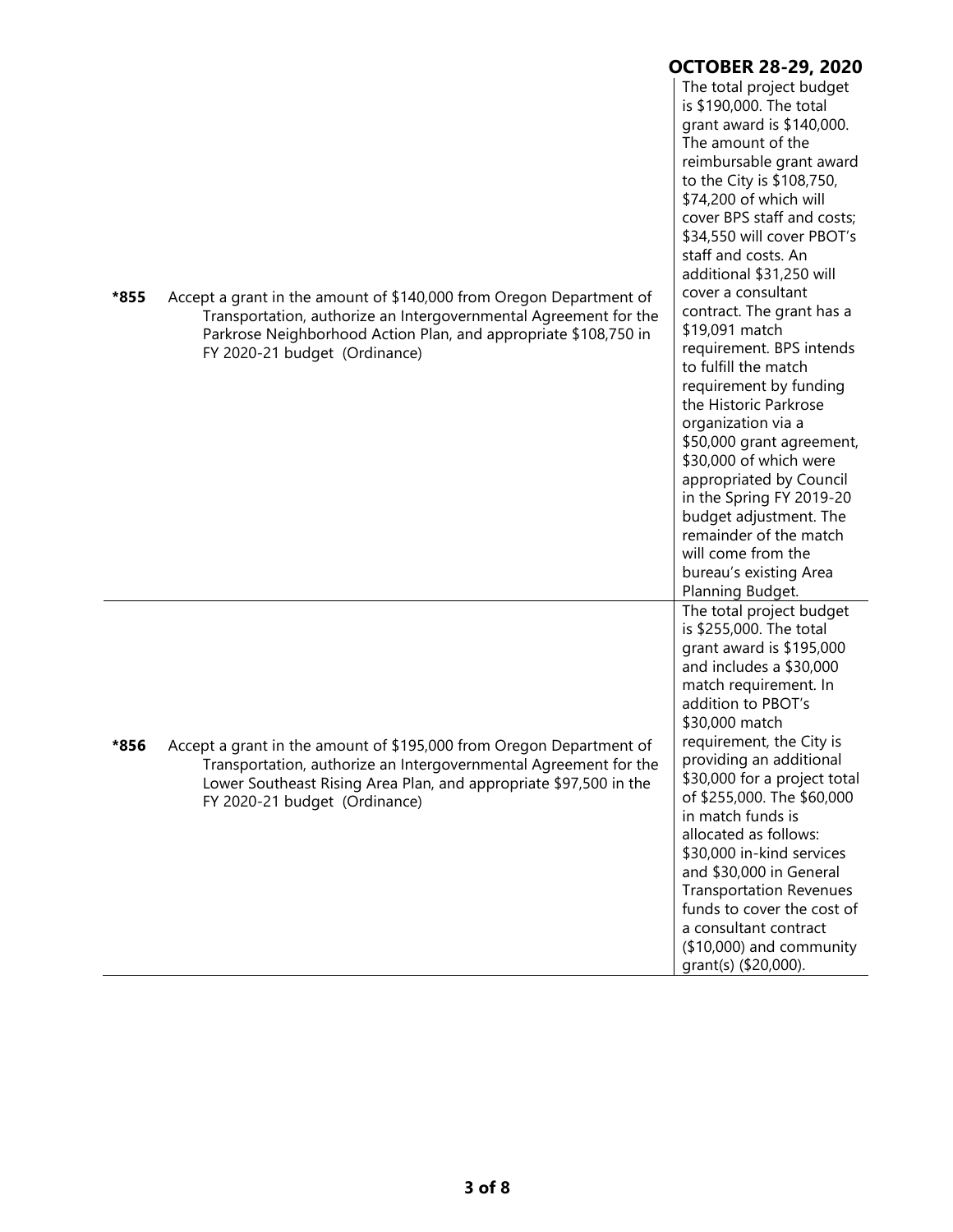| 857 | Authorize the Oregon Public Works Emergency Response Cooperative<br>Assistance Agreement with the Oregon Department of<br>Transportation and others for cooperative assistance during<br>emergency conditions (Ordinance)                       | This is a voluntarily<br>agreement and there is<br>no immediate budget<br>impact. If the City of<br>Portland requests<br>resources, the City agrees<br>to reimburse the<br>providing jurisdiction for<br>resources received.<br>Conversely, if the City<br>provides resources to<br>another jurisdiction, the<br>City will be reimbursed<br>for resources provided. |
|-----|-------------------------------------------------------------------------------------------------------------------------------------------------------------------------------------------------------------------------------------------------|---------------------------------------------------------------------------------------------------------------------------------------------------------------------------------------------------------------------------------------------------------------------------------------------------------------------------------------------------------------------|
|     | <b>REGULAR AGENDA</b>                                                                                                                                                                                                                           |                                                                                                                                                                                                                                                                                                                                                                     |
|     | <b>Mayor Ted Wheeler and</b><br><b>Commissioner Jo Ann Hardesty</b>                                                                                                                                                                             |                                                                                                                                                                                                                                                                                                                                                                     |
| 858 | Proclaim October 2020 to be Domestic Violence Awareness Month<br>(Proclamation introduced by Mayor Wheeler and Commissioner<br>Hardesty) 20 minutes requested                                                                                   | No fiscal impact.                                                                                                                                                                                                                                                                                                                                                   |
|     | <b>Mayor Ted Wheeler and</b>                                                                                                                                                                                                                    |                                                                                                                                                                                                                                                                                                                                                                     |
|     | <b>Commissioner Chloe Eudaly</b>                                                                                                                                                                                                                |                                                                                                                                                                                                                                                                                                                                                                     |
|     | <b>Bureau of Transportation</b>                                                                                                                                                                                                                 |                                                                                                                                                                                                                                                                                                                                                                     |
| 859 | Create a local improvement district to construct street, sidewalk,<br>stormwater, sanitary sewer and water main improvements in the<br>NW Park Ave and Johnson - Kearney Sts Local Improvement<br>District (Second Reading Agenda 833; C-10069) | See below.                                                                                                                                                                                                                                                                                                                                                          |
|     | <b>Commissioner Amanda Fritz</b>                                                                                                                                                                                                                |                                                                                                                                                                                                                                                                                                                                                                     |
|     | <b>Bureau of Environmental Services</b>                                                                                                                                                                                                         |                                                                                                                                                                                                                                                                                                                                                                     |
| 860 | Authorize Intergovernmental Agreement with the Oregon Department<br>of Environmental Quality for the Columbia Slough Sediment<br>Program not to exceed \$325,000 over five years (Ordinance)                                                    | The cost of the<br>agreement for ODEQ<br>oversight is \$65,000 per<br>year for five years or a<br>total of \$325,000. Funds<br>are available in BES's FY<br>2020-21 budget in the<br><b>Sewer System Operating</b><br>Fund and will be<br>requested in subsequent<br>budgets during the term<br>of the agreement.                                                   |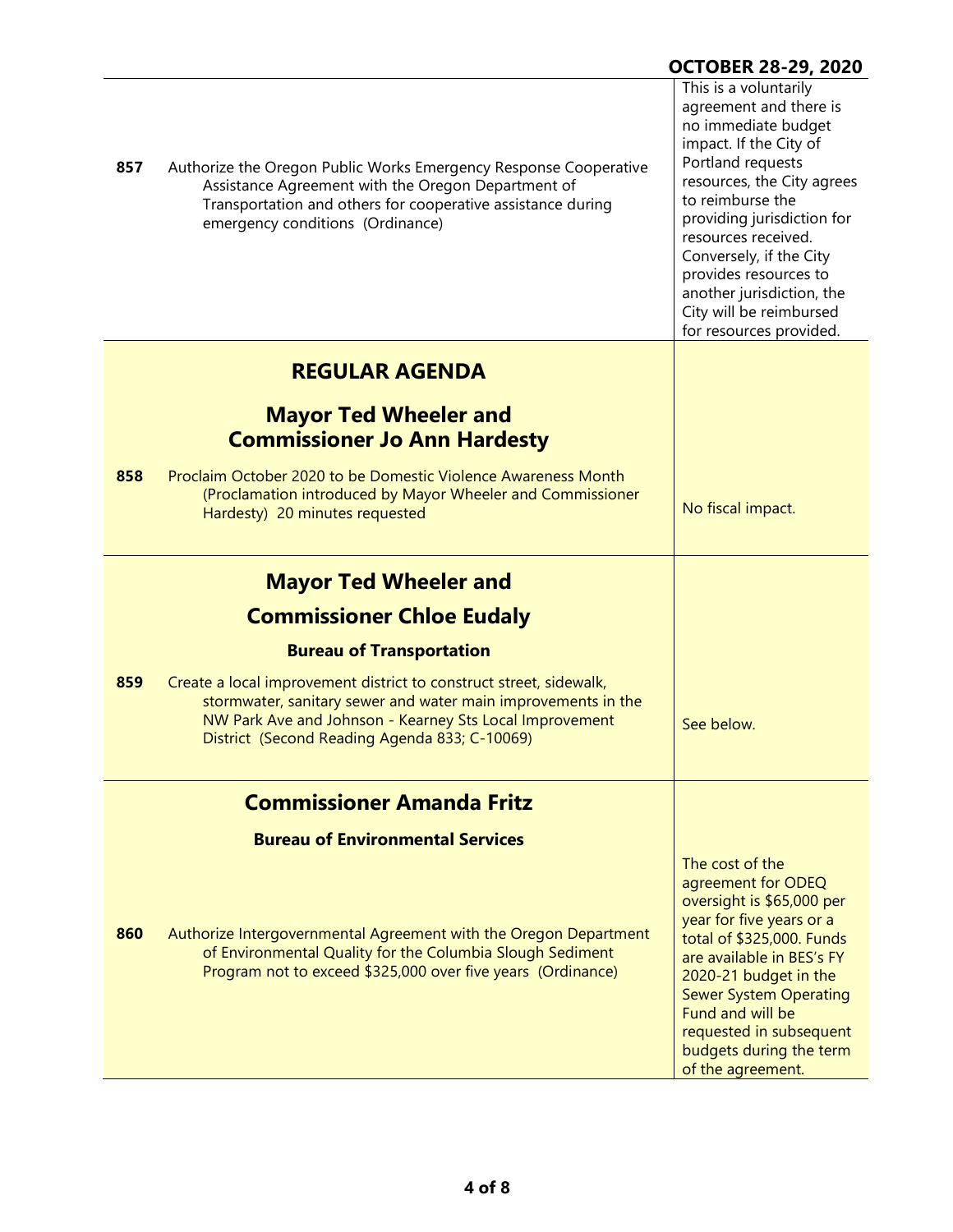# **OCTOBER 28-29, 2020**

| 861 | Amend contract with CH2M Hill Engineers, Inc. to expand design,<br>permitting, and construction support engineering services for the<br>Columbia Blvd Wastewater Treatment Plant Secondary Treatment<br>Expansion Program, Project No. E07947, not to exceed \$14 million<br>(Second Reading Agenda 842; amend Contract No. 30006543) | The requested contract<br>amendment is not to<br>exceed \$14.0 million, with<br>a resulting total contract<br>amount not to exceed<br>\$43,501,454. The<br><b>Confidence Level Rating</b><br>Index for the PTE contract<br>is "Optimal." The current<br>overall project budget is<br>\$411,300,000. Funding<br>has been approved and is<br>available in BES's FY<br>2021-22 forecast for the<br><b>Sewer System Operating</b><br>Fund. Funding will also<br>be requested in the FY<br>2022-25 budgets. |
|-----|---------------------------------------------------------------------------------------------------------------------------------------------------------------------------------------------------------------------------------------------------------------------------------------------------------------------------------------|--------------------------------------------------------------------------------------------------------------------------------------------------------------------------------------------------------------------------------------------------------------------------------------------------------------------------------------------------------------------------------------------------------------------------------------------------------------------------------------------------------|
|     | <b>Parks &amp; Recreation</b>                                                                                                                                                                                                                                                                                                         |                                                                                                                                                                                                                                                                                                                                                                                                                                                                                                        |
| 862 | Authorize competitive bid solicitation and contract with the lowest<br>responsive and responsible bidder for construction of the Gabriel<br>Park Play Area Improvements Project (Ordinance)                                                                                                                                           | This project is funded by<br>a mix of 2014 Parks<br><b>Replacement Bond, SDC</b><br>charges, and Parks<br>existing ADA major<br>maintenance budget<br>(General Fund funded).<br>This project is budgeted<br>in Parks CIP, with<br><b>Operations &amp;</b><br>Maintenance costs<br>projected to be \$13,320<br>in FY 2021-22.                                                                                                                                                                           |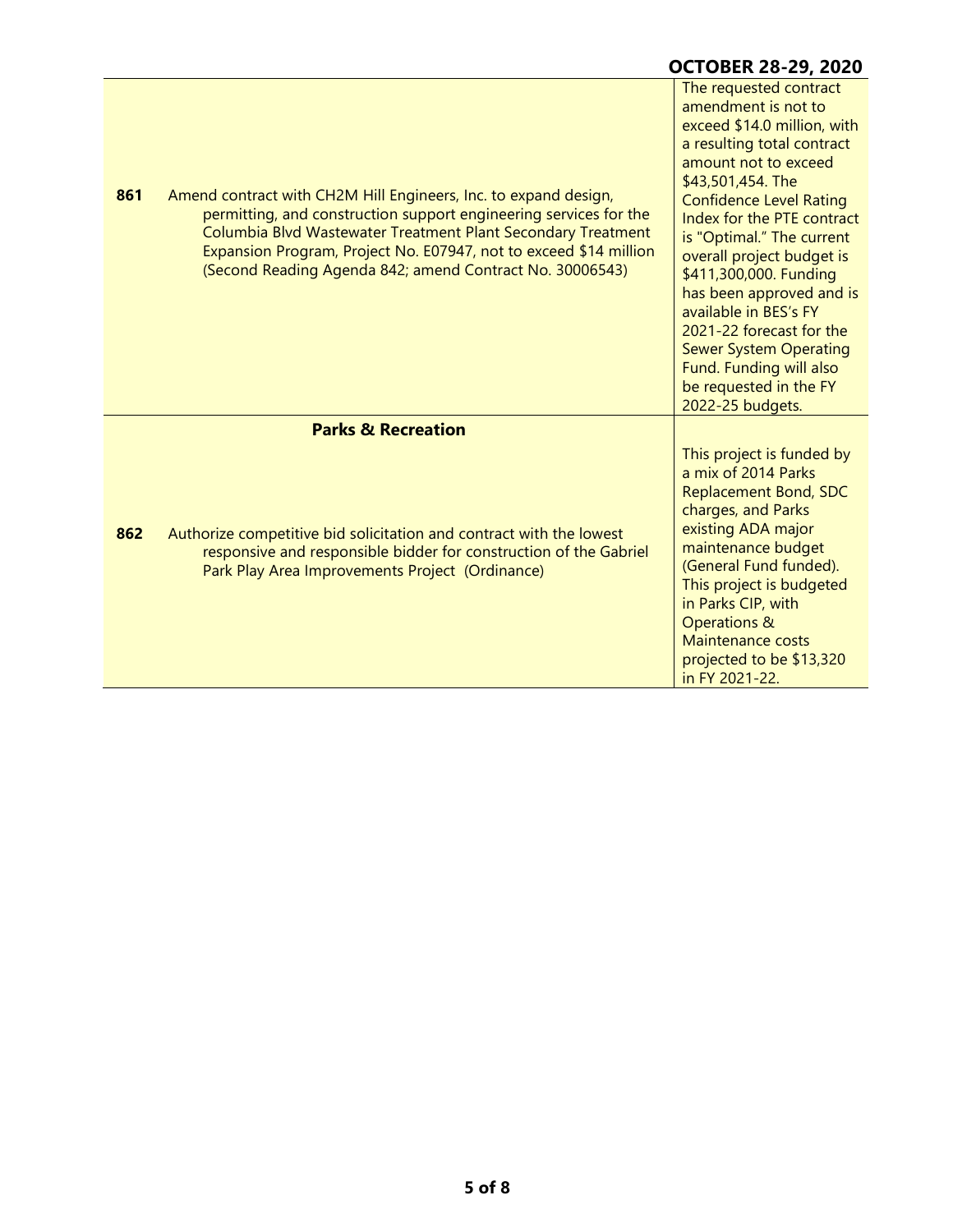|     | <b>Commissioner Dan Ryan</b>                                                                                                                                                                                                        |                                                                                                                                                                                                                                                                                                                                                                                                                                                                                                                                              |
|-----|-------------------------------------------------------------------------------------------------------------------------------------------------------------------------------------------------------------------------------------|----------------------------------------------------------------------------------------------------------------------------------------------------------------------------------------------------------------------------------------------------------------------------------------------------------------------------------------------------------------------------------------------------------------------------------------------------------------------------------------------------------------------------------------------|
|     | <b>Bureau of Development Services</b>                                                                                                                                                                                               |                                                                                                                                                                                                                                                                                                                                                                                                                                                                                                                                              |
| 863 | Amend permit fee schedules for building, electrical, land use services,<br>mechanical, enforcement, plumbing, signs, site development, and<br>land use services fee schedule for the Hearings Office (Second<br>Reading Agenda 827) | See below.                                                                                                                                                                                                                                                                                                                                                                                                                                                                                                                                   |
|     | <b>Commissioner Jo Ann Hardesty</b>                                                                                                                                                                                                 |                                                                                                                                                                                                                                                                                                                                                                                                                                                                                                                                              |
| 864 | Establish rules and limitations on Portland Police Bureau members<br>subject to deputization by federal law enforcement agencies<br>(Resolution) 30 minutes requested                                                               | No fiscal impact is<br>anticipated as a result of<br>this resolution.                                                                                                                                                                                                                                                                                                                                                                                                                                                                        |
|     | <b>WEDNESDAY, 2:00 PM, OCTOBER 28, 2020</b>                                                                                                                                                                                         |                                                                                                                                                                                                                                                                                                                                                                                                                                                                                                                                              |
| 865 | TIME CERTAIN: 2:00 PM - Adopt the FY 2020-21 Fall Supplemental<br>Budget and make other budget-related changes (Ordinance<br>introduced by Mayor Wheeler) 2 hours requested                                                         | Approval of the exhibits<br>to this ordinance reflect<br>appropriation changes in<br>47 funds by a net<br>increase of \$141.9<br>million, primarily<br>resulting from truing up<br>beginning fund balance<br>and other resources<br>between fiscal years.<br>There is a net increase of<br>\$6.1 million to General<br>Fund contingency<br>accounts. These changes<br>are summarized in Exhibit<br>2.<br>This legislation results in<br>a net decrease of 36<br>regular positions and<br>increase of 3 limited term<br>positions. Changes in |
|     |                                                                                                                                                                                                                                     | positions by bureau are<br>provided in Exhibit 5.<br>BDS and PP&R anticipate                                                                                                                                                                                                                                                                                                                                                                                                                                                                 |
|     | THURSDAY, 2:00 PM, OCTOBER 29, 2020                                                                                                                                                                                                 | some increase in<br>workload to implement<br>the updated regulations,<br>which they will absorb<br>within existing staff<br>resources. PP&R recovers<br>costs related to tree<br>preservation inspections<br>through development<br>fees charged for these<br>inspections.                                                                                                                                                                                                                                                                   |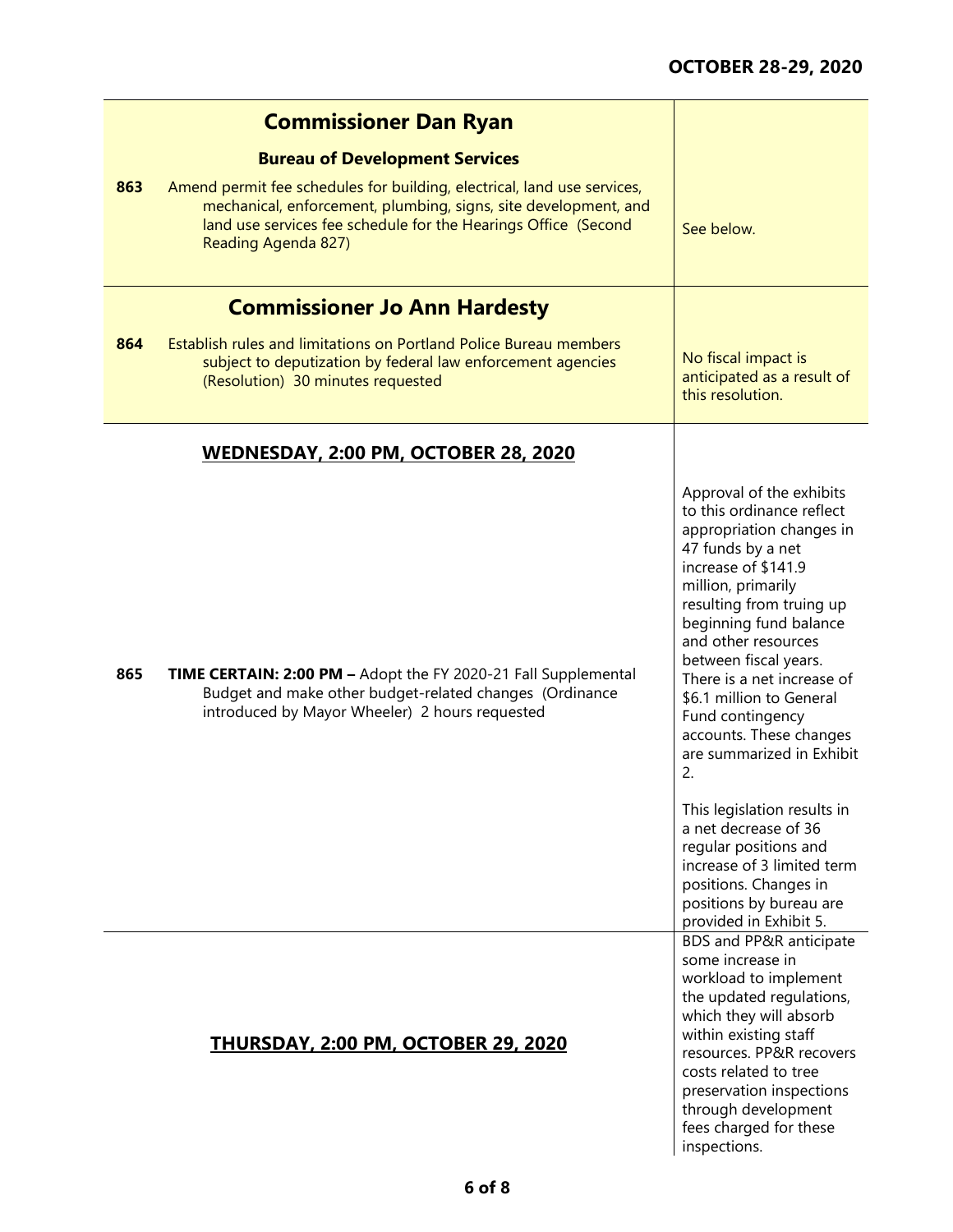|     |                                                                                                                                                                                                                                                                                                         | <b>OCTOBER 28-29, 2020</b>                                                                                                                                                                                                                                                                                                                                                                                                |
|-----|---------------------------------------------------------------------------------------------------------------------------------------------------------------------------------------------------------------------------------------------------------------------------------------------------------|---------------------------------------------------------------------------------------------------------------------------------------------------------------------------------------------------------------------------------------------------------------------------------------------------------------------------------------------------------------------------------------------------------------------------|
| 866 | <b>TIME CERTAIN: 2:00 PM - Amend Trees in Development Situations</b><br>Code to remove zone exemptions from tree preservation and tree<br>density and amend regulations for preservation of private trees<br>(Ordinance introduced by Commissioner Ryan; amend Code<br>Chapter 11.50) 3 hours requested | One of the proposed<br>code amendments<br>reduces the size<br>threshold at which<br>someone removing a tree<br>on private property must<br>pay a higher mitigation<br>fee to the Tree Planting<br>and Preservation Fund. A<br>low-confidence estimate<br>of increased fee<br>collection from this<br>change is \$55,000<br>annually, which would<br>represent an increase of<br>6% over the fund's FY<br>2019-20 revenue. |

**833** Create a local improvement district to construct street, sidewalk, stormwater, sanitary sewer and water main improvements in the NW Park Ave and Johnson - Kearney Sts Local Improvement District (Hearing; Ordinance; C-10069) 20 minutes requested

#### **CBO Analysis**

NW Park Avenue, NW Johnson Street and NW Kearney Street have been combined into a single Local Improvement District (LID). Total project costs are approximately \$27.6 million with a LID amount of \$23,000,000. Approximately 78% of the LID is apportioned to properties currently in the ownership of Prosper Portland and approximately 22% of the LID is apportioned to properties currently in the ownership of Greyhound. An additional \$4.6 million in project costs will be funded by PBOT Transportation System Development Charge (TSDC) revenue.

As part of the Broadway Corridor project, Prosper Portland and the Office of Management and Finance (OMF) are negotiating the restructuring of an existing line of credit to be partially or fully repaid by future land sales, consistent with the terms of City Council's approval of the Broadway Corridor Omnibus Resolution on September 23, 2020. These negotiations are expected to be finalized within the next six (6) months. PBOT and OMF are also collaborating on an interim line of credit for the financing of the NW Park Ave and Johnson - Kearney Sts Local Improvement District. The ordinance indicates that additional costs that incur as a result from financing project costs on the line of credit will be added to the LID prior to final assessment.

The ordinance states that total project costs in excess of \$27.6 million will be allocated according to the terms identified in the Intergovernmental Agreement (IGA) currently being negotiated between PBOT and Prosper Portland for the Broadway Corridor area. Among the terms of the IGA that allocate potential cost overruns and cost exemptions, the IGA will also address strategies to reduce the risk of the LID defaulting. Per LID Code, a final assessment and LID payments, will not begin until the project is completed which is not expected until 2030. CBO notes that in an event most or all of the United State Postal Service (USPS) property remains in ownership by Prosper Portland until 2032, there is potential risk to the LID Fund (and ultimately the General Fund) if Prosper Portland defaults on the LID payments.

**863** Amend permit fee schedules for building, electrical, land use services, mechanical, enforcement plumbing, signs, site development, and land use services fee schedule for the Hearings Office

#### **CBO Analysis**

This ordinance increases permit fees collected by the Bureau of Development Services (BDS). These fees support BDS' various development functions, most of which are intended to be self-supporting, which requires periodic fee increases. For several years between FY 2013-14 and FY 2018-19 BDS did not propose fee increases for most programs and actually reduced fees in FY 2016-17, but to keep up with rising costs, including a significant increase in rent costs for downtown office space, the bureau is implementing fee